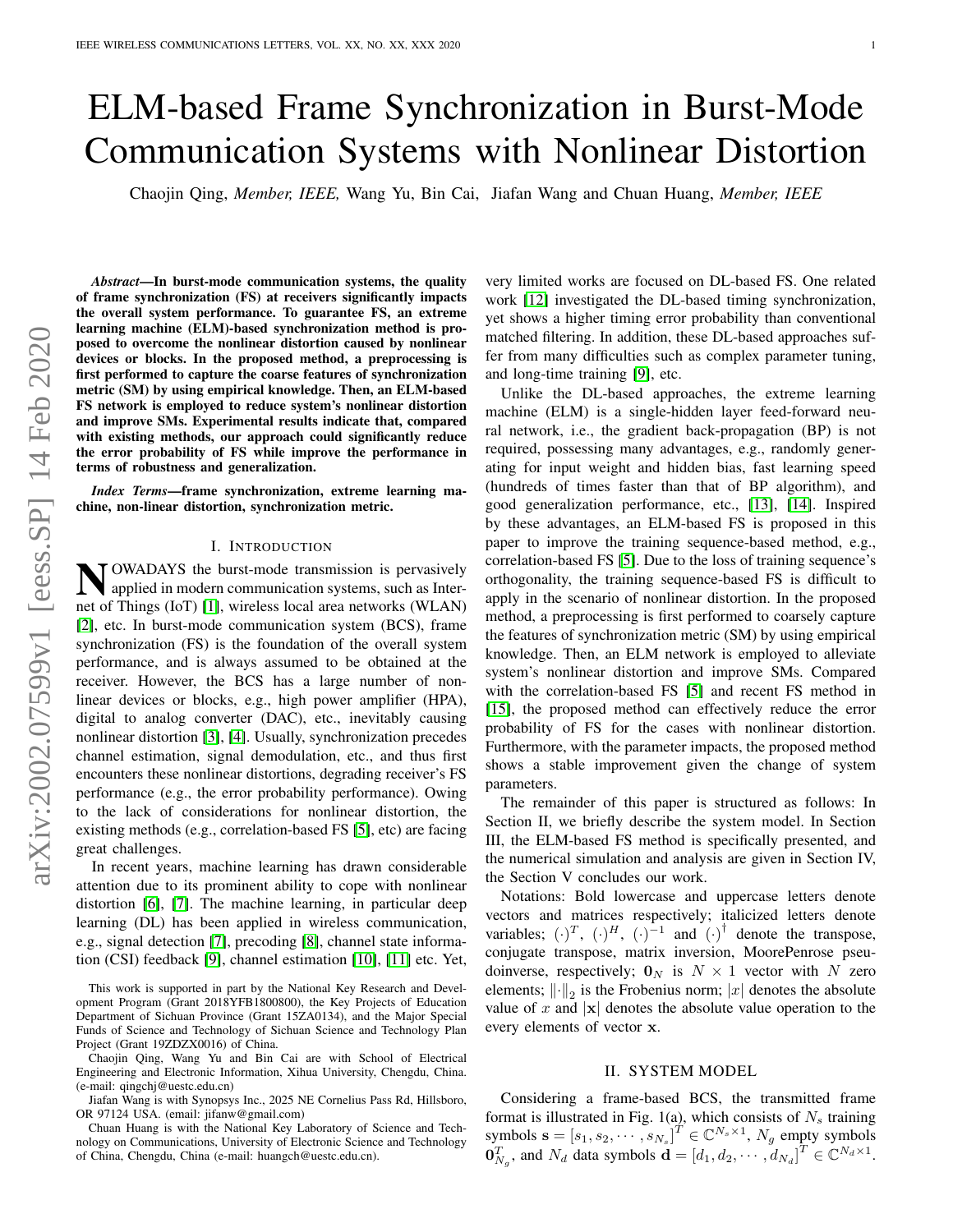

Fig. 1: Frame format and system model

To guarantee the training symbol and data symbol are allocated the same transmitted power,  $E\{|s_i|^2\} = E\{|d_j|^2\} = P$ ,  $i = 1, 2, \cdots, N_s, j = 1, 2, \cdots, N_d$ , is considered in this paper. The transmitted frame  $x \in \mathbb{C}^{M \times 1}$  is formed by  $\left[\mathbf{s}^T, \mathbf{0}_{N_g}^T, \mathbf{d}^T\right]^T$ , where M is the frame length. Similar to [\[15\]](#page-4-14),  $N_q$  empty symbols are employed to mitigate the multipath channel dispersion. Fig. 1(b) presents the system model, in which the nonlinear distortion (due to the existence of nonlinear blocks or devices, such as HPA, DAC, etc [\[3\]](#page-4-2)) is encountered by the frame x, and then the distorted signals are transmitted. At the receiver, the observation of transmitted training sequence s, denoted as  $y \in \mathbb{C}^{M \times 1}$ , can be expressed as follows [\[15\]](#page-4-14)

<span id="page-1-4"></span>
$$
y = \widetilde{Sh} + n,\tag{1}
$$

where  $\mathbf{n} \in \mathbb{C}^{M \times 1}$  is the complex additive white Gaussian noise (AWGN) vector whose entries are with zero-mean and variance  $\sigma^2$ . The  $M \times N$  complex matrix  $\tilde{S}$ , which consists of the distorted and shifted version of transmitted frame x, could be defined as

$$
\widetilde{\mathbf{S}} = \begin{bmatrix} \widetilde{s}_1 & 0 & \cdots \\ \vdots & \widetilde{s}_1 & \ddots \\ \widetilde{s}_{N_s} & \vdots & \ddots \\ 0 & \widetilde{s}_{N_s} & \ddots \\ \vdots & 0 & \ddots \\ \vdots & \ddots \end{bmatrix}, \qquad (2)
$$

where  $\tilde{s}_i, i = 1, 2, \dots, N_s$  stands for the variant of the training<br>symbol, a, due to the poplinear distortion, and N is the size symbol  $s_i$  due to the nonlinear distortion, and N is the size of search window. In equation (1),  $\widetilde{\mathbf{h}} \in \mathbb{C}^{N \times 1}$  represents the extended vector of channel impulse response (CIR), which can be written as

<span id="page-1-0"></span>
$$
\widetilde{\mathbf{h}} = \left[ \underbrace{0, \cdots, 0}_{\tau}, \mathbf{h}^T, \underbrace{0, \cdots, 0}_{N-L-\tau} \right]^T, \tag{3}
$$

where  $\tau$  is the frame boundary offset to be estimated with  $0 \le \tau \le M - N_s - 1$ . In [\(3\)](#page-1-0),  $\mathbf{h} = [h_1, h_2, \cdots, h_L]^T$  denotes the finite CIR vector of L samples memory, where  $h_l, l =$  $1, 2, \cdots, L$  represents the complex-valued CIR of the *l*th path.

# III. ELM FRAME SYNCHRONIZATION

In this section, a preprocessing for FS is first described in section III-A, followed by an ELM network (given in

Given a training set  $\{(\bar{\mathbf{g}}_i, \mathbf{T}_i) | i = 1, 2, \cdots, N_t\}$ , hidden neuron number N and real-valued activation function  $\sigma(\cdot)$ , the training steps are summarized as follows:

- step 1 : Randomly choose the input weight  $W \in$  $\mathbb{R}^{\tilde{N} \times (M-N_s)}$  and the hidden bias  $\mathbf{b} \in \mathbb{R}^{\tilde{N} \times 1}$ .
- step 2 : According to W and b, calculate the hidden layer output  $\mathbf{H}_i \in \mathbb{R}^{\tilde{N} \times 1}$  and construct a training output matrix  $\mathbf{H} \in \mathbb{R}^{\tilde{N} \times N_t}$  as given in (10).
- step 3 : Use the desired label  $T_i$  to construct a label matrix  $T$  according to  $(11)$ , and then compute output weight  $\Upsilon \in \mathbb{R}^{(M-N_s)\times \tilde{N}}$  according to (12).

section III-B). According to [\[12\]](#page-4-11), the error probability of DL-based timing synchronization is far higher than that of matched filtering, while similar behaviors are also observed in FS experiments where the ELM-based networks are employed for the scenarios with or without nonlinear distortion. Thus, a preprocessing is employed to capture the coarse features of SM.

# *A. Preprocessing of Frame Synchronization*

In the conventional approaches,  $\tau$  can be estimated by using cross-correlation based SM [\[5\]](#page-4-4), [\[15\]](#page-4-14), i.e.,

$$
\widehat{\tau}_{\text{cross-correlation}} = \underset{0 \leq t \leq M - N_s - 1}{\arg \max} \left| \mathbf{s}^H \mathbf{y}_{t:t+N_s - 1} \right|^2, \quad (4)
$$

where  $y_{t:t+N_s-1}$  represents the elements of y from t to  $t +$  $N_s - 1$ . In this paper, the existing methods for computing SMs, e.g., cross-correlation based method in [\[5\]](#page-4-4), are viewed as *empirical knowledge*. It should be noted that besides the cross-correlation based SM, other SMs could also be applied in our method with the similar processing. Denoting the crosscorrelation based SM as

<span id="page-1-2"></span>
$$
\Gamma_t = \left| \mathbf{s}^H \mathbf{y}_{t:t+N_s-1} \right|^2, t = 0, 1, \cdots, M - N_s - 1,
$$
 (5)

then the SM vector  $\mathbf{g} \in \mathbb{R}^{(M-N_s) \times 1}$  can be given by

<span id="page-1-1"></span>
$$
\mathbf{g} = \left[\mathbf{\Gamma}_0, \mathbf{\Gamma}_1, \cdots, \mathbf{\Gamma}_{M-N_s-1}\right]^T. \tag{6}
$$

For easy operation of ELM network, we normalize g in [\(6\)](#page-1-1) as

<span id="page-1-3"></span>
$$
\bar{\mathbf{g}} = \mathbf{g}/\|\mathbf{g}\|_2. \tag{7}
$$

Then,  $\bar{g}$  is used as the input of ELM network. We will employ ELM network for FS to decrease nonlinear distortion and improve SMs, which is elaborated in the following subsection.

## *B. ELM-based Frame Synchronization*

The ELM-based FS includes offline and online procedures, which are elaborated in Table I and Table II, respectively.

For offline training,  $N_t$  samples, i.e.,  $\{(\bar{\mathbf{g}}_i, \mathbf{T}_i)\}, i =$  $1, 2, \dots, N_t$ , are collected to form a training set, where  $\mathbf{T}_i$ is the offset label of the ith sample. Denoting the offset of the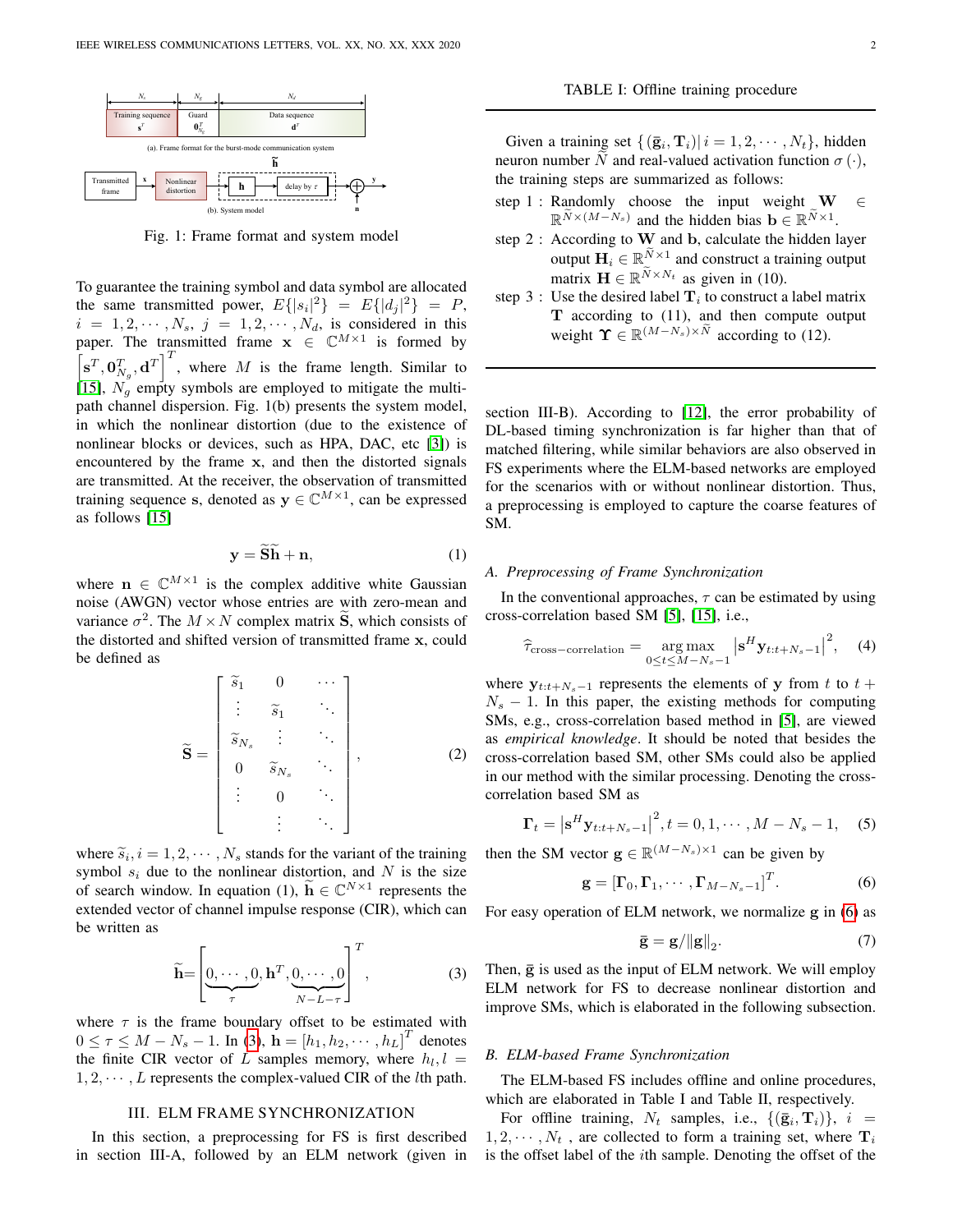#### TABLE II: Online procedure

With the learned output weight  $\Upsilon$ , the chosen input weight W and hidden bias b, the online running steps of ELM network are summarized as follows:

- step 1 : Execute the preprocessing of FS to obtain metric vector  $\bar{g}$ , according to [\(5\)](#page-1-2)–[\(7\)](#page-1-3).
- step 2 : Fed  $\bar{g}$  into the trained ELM-based FS network to obtain network output O according to [\(13\)](#page-2-0).
- step 3 : From [\(14\)](#page-2-1), estimate the frame boundary offset, i.e., obtain the estimation  $\hat{\tau}$ .

*i*th sample as  $\tau^{(i)}$ , the label  $\mathbf{T}_i$  can be encoded according to one-hot mode, i.e.,

$$
\mathbf{T}_{i} = \left[ \underbrace{0, \cdots, 0}_{\tau^{(i)}}, 1, \underbrace{0, \cdots, 0}_{M-N_{s}-\tau^{(i)}-1} \right]^{T}.
$$
 (8)

As shown in Table I, during the offline training procedure, the input weight  $\mathbf{W} \in \mathbb{R}^{\tilde{N} \times (M-N_s)}$  and hidden bias  $\mathbf{b} \in \mathbb{R}^{\tilde{N} \times 1}$ of ELM network are randomly chosen, where  $N$  is the hidden neuron number. Then, the hidden layer output  $\mathbf{H}_i \in \mathbb{R}^{\tilde{N} \times 1}$ can be given by

$$
\mathbf{H}_{i} = \sigma \left( \mathbf{W} \bar{\mathbf{g}}_{i} + \mathbf{b} \right), \tag{9}
$$

where  $\sigma(\cdot)$  denotes the activation function such as sigmoid, hyperbolic tangent (tanh), rectified linear units (ReLU) [\[16\]](#page-4-15), etc. By collecting  $\mathbf{H}_i$ , a training output matrix  $\mathbf{H} \in {}^{N \times N_t}$  can be constructed as

$$
\mathbf{H} = [\mathbf{H}_1, \mathbf{H}_2, \cdots, \mathbf{H}_{N_t}]. \tag{10}
$$

From the training set  $\{(\bar{\mathbf{g}}_i, \mathbf{T}_i)\}\)$ , the training labels  $\{\mathbf{T}_i\}$  can be used to form a label matrix  $\mathbf{T} \in \mathbb{R}^{(M-N_s) \times N_t}$ , i.e.,

$$
\mathbf{T} = [\mathbf{T}_1, \mathbf{T}_2, \cdots, \mathbf{T}_{N_t}]. \tag{11}
$$

According **H** and **T**, the output weight  $\Upsilon \in \mathbb{R}^{(M-N_s)\times \tilde{N}}$  can be given by

$$
\Upsilon = TH^{\dagger}.
$$
 (12)

The main task for offline training of ELM network is to learn the output weight  $\Upsilon$ . With the learned output weight  $\Upsilon$ , the chosen input weight W and hidden bias b, the ELM network can implement online running, which is given in Table II.

For online running, the input of ELM-based FS network (i.e., the metric vector  $\bar{g}$ ) is obtained by employing the preprocessing, i.e., the equations from  $(5)$  to  $(7)$ . Then,  $\bar{g}$  is fed into the trained ELM-based FS network, which produces a network output  $\mathbf{O} \in \mathbb{R}^{(M-N_s) \times 1}$  as

<span id="page-2-0"></span>
$$
\mathbf{O} = \mathbf{\Upsilon} \cdot \sigma \left( \mathbf{W} \mathbf{\overline{g}} + \mathbf{b} \right). \tag{13}
$$

By expressing O as  $O = [o_0, o_1, \dots, o_{M-N_s-1}]^T$ , the estimation of frame boundary offset can be given by

<span id="page-2-1"></span>
$$
\widehat{\tau} = \underset{0 \le j \le M - N_s - 1}{\arg \max} |o_j|^2. \tag{14}
$$

<span id="page-2-2"></span>

Fig. 2: Error probability of FS vs. SNR

To sum up, the ELM-based FS network is employed to improve SMs, which can overcome multi-path interfere and nonlinear distortion.

# IV. NUMERICAL SIMULATION

To verify the proposed ELM-based FS can improve the error probability performance, we compared it with the classical correlation-based FS [\[5\]](#page-4-4) and the recent novel method in [\[15\]](#page-4-14) when the nonlinear distortion is encountered. Besides, it is also necessary to validate the robustness and generalization of the performance.

The basic parameters involved are listed below. The training sequence is Zadoff-Chu sequence [\[17\]](#page-4-16),  $N_s = 32$ ,  $M = 160$ ,  $N = M - N_s = 128, \tilde{N} = 10N = 1280, N_t = 10^5,$ and  $L = 8$  [\[7\]](#page-4-6). The decibel (dB) form of signal-noise-ratio (SNR) and the error probability of FS are defined as  $SNR =$  $10\log_{10} (P/\sigma^2)$  [\[18\]](#page-4-17) and  $P_e = Pr(\hat{\tau} \neq \tau)$ , respectively. The multi path Bayleigh foding channel with an exponentially multi-path Rayleigh fading channel with an exponentiallydecayed power coefficient (denoted as  $\eta$ ) 0.2 is considered. For fair comparison with [\[15\]](#page-4-14), the same situation is considered, i.e., except the first path, each of the following  $L - 1$  paths is set as zero-valued with a probability of 0.5. Note that, the proposed ELM-based FS is applicable regardless of the sparsity of the channel. For nonlinear distortion, we consider the effects of HPA in this paper. The nonlinear amplitude  $A(x)$ and phase  $\Phi(x)$  are respectively adopted from [\[19\]](#page-4-18)

$$
A\left(x\right) = \frac{\alpha_a x}{1 + \beta_a x^2}, \Phi\left(x\right) = \frac{\alpha_\phi x^2}{1 + \beta_\phi x^2}.\tag{15}
$$

According to [\[19\]](#page-4-18),  $\alpha_a = 1.96$ ,  $\beta_a = 0.99$ ,  $\alpha_{\phi} = 2.53$ , and  $\beta_{\phi} = 2.82$  are considered in the simulations.

For simplicity, we use "Prop", "Corr" and "Ref [\[15\]](#page-4-14)" to denote the proposed ELM-based FS, the correlation-based FS in [\[5\]](#page-4-4), and the "CL-OMP" FS method in [\[15\]](#page-4-14), respectively. In addition, "FS Learn" is used to denote the FS method that an ELM is employed to learn FS from the received observation y in [\(1\)](#page-1-4), i.e., without the preprocessing procedure given in III-A.

## *A. Error Probability Performance of FS*

The effectiveness of the proposed ELM-based FS is validated in terms of the error probability curves in Fig. [2.](#page-2-2) It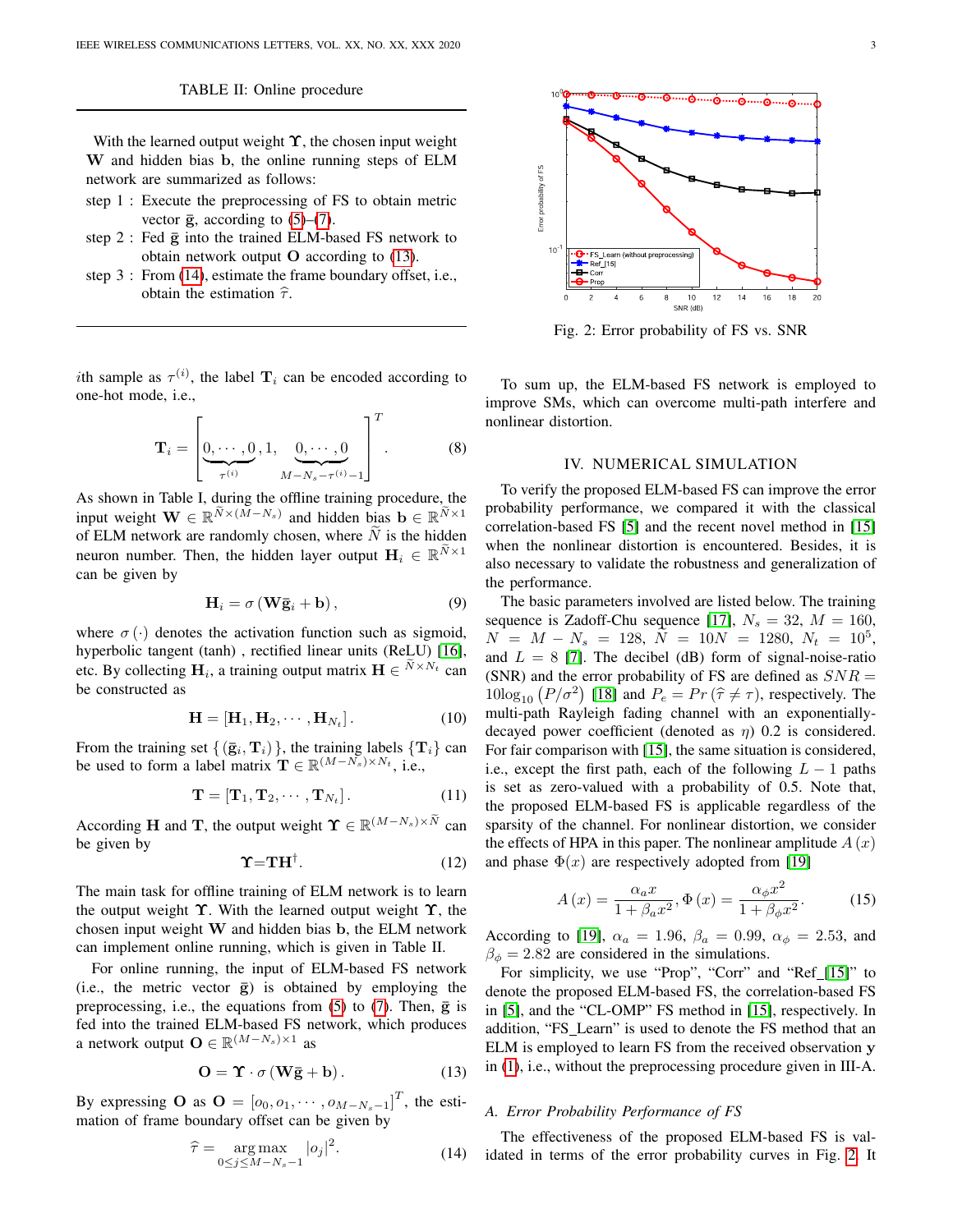<span id="page-3-0"></span>

Fig. 3: Impacts of different parameters on error probability of FS

could be observed that the error probabilities of "Corr" and "Ref [\[15\]](#page-4-14)" are much higher than that of "Prop" during the relatively high SNR, e.g.,  $SNR \geq 4$ dB. Meanwhile, the error probability of "FS Learn" is higher than those of "Corr", "Ref [\[15\]](#page-4-14)" and "Prop". That is, without the preprocessing procedure given in III-A, the input of ELM network is the received observation y in [\(1\)](#page-1-4) rather than  $\bar{g}$  in [\(7\)](#page-1-3), and thus cannot work well. It also reflects that the importance of preprocessing in ELM-based FS. In addition, the recent FS in [\[15\]](#page-4-14) is almost not applicable due to its poor error probability even at a relatively high SNR (e.g.,  $Pe \geq 0.48$  at  $SNR = 16$ dB), while the proposed ELM-based FS achieves a relatively low error probability to retains the feasibility for practical applications for a relatively high SNR (e.g.,  $Pe \leq 0.06$  at  $SNR = 16$ dB). As a whole, the proposed ELMbased FS shows improvement of reducing error probability compared with "Corr" and "Ref [\[15\]](#page-4-14)".

#### *B. Robustness Analysis*

Usually, the error probability of synchronization is influenced by the number of multi-path (i.e.,  $L$ ), the length of training sequence (i.e.,  $N_s$ ), the length of transmitted frame  $(i.e., M)$ , and different HPAs (i.e., different values of nonlinear distortion). To illuminate the robustness of improvement under nonlinear distortion, Fig. [3\(](#page-3-0)a), Fig. [3\(](#page-3-0)b), Fig. [3\(](#page-3-0)c) and Fig. [3\(](#page-3-0)d) are given to demonstrate the impacts against  $L, N_s, M$ , and different HPAs, respectively. Except for the change of the impact parameters (i.e., only  $L, N_s, M$  and the parameters of HPA are changed for Fig. [3\(](#page-3-0)a), Fig. [3\(](#page-3-0)b), Fig. [3\(](#page-3-0)c) and Fig. [3\(](#page-3-0)d), respectively), other basic parameters remain the same as Fig. [2](#page-2-2) during the simulations.

*1) Robustness against* L*:* To demonstrate the impact of L on robustness, Fig. [3\(](#page-3-0)a) shows the error probability of FS, where  $L = 4$ ,  $L = 6$  and  $L = 8$  are considered. It is observed from Fig. [3\(](#page-3-0)a), the improvement of reducing error probability is more significant with a smaller L. With the increase of  $L$ , the error probabilities increase for all cases (i.e., "Corr", "Ref [\[15\]](#page-4-14)" and "Prop"), due to the stronger multi-path interference. Even so, the error probability of "Prop" is much lower than those of "Corr" and "Ref [\[15\]](#page-4-14)", especially for  $SNR \geq 12$ dB. As a result, compared with those of "Corr" and "Ref [\[15\]](#page-4-14)", the proposed ELM-based FS exhibits the robust improvement of reducing error probability against varying L.

2) Robustness against  $N_s$ : Fig. [3\(](#page-3-0)b) plots the error probability of FS with different  $N_s$  (i.e.,  $N_s = 16$ ,  $N_s = 32$ and  $N_s = 64$ ). From Fig. [3\(](#page-3-0)b), a lower error probability of FS can be obtained as  $N_s$  increases for the cases of "Corr", "Ref [\[15\]](#page-4-14)" and "Prop". This is because a longer training sequence is more effective for overcoming multi-path interference in the given scenario  $L = 8$ . The error probability of "Prop" is lower than those of "Corr" and "Ref [\[15\]](#page-4-14)", especially for the high SNR regime (e.g.,  $SNR \geq 14$ dB). By utilizing the proposed ELM-based FS, the error probability is lower than those of "Corr" and "Ref [\[15\]](#page-4-14)", and the change of  $N<sub>s</sub>$  shows less impact on this improvement.

*3) Robustness against* M*:* To validate the effectiveness against the impact of  $M$ , the error probability curves are illustrated in Fig. [3\(](#page-3-0)c), where  $M = 192$ ,  $M = 128$  and  $M = 64$  are considered, respectively. As M decreases, the error probabilities of "Corr", "Ref [\[15\]](#page-4-14)" and "Prop" slightly decrease due to the reduced locations for index search (since  $0 \leq \tau \leq M - N_s - 1$ ). From Fig. [3\(](#page-3-0)c), the error probability of "Prop" is lower than those of "Corr" and "Ref [\[15\]](#page-4-14)" given different values of  $M$ . This reflects that the error probability is reduced and the improvement is robust against varying M.

*4) Robustness against different HPAs:* Besides the HPA mentioned above (denoted as HPA1), an additional HPA (denoted as HPA2), which parameters are set as  $\alpha_a = 1.66$ ,  $\beta_a = 0.06$ ,  $\alpha_{\phi} = 0.15$ , and  $\beta_{\phi} = 0.35$  [\[19\]](#page-4-18), is also employed in Fig. [3\(](#page-3-0)d) to observe the influence of HPA on "Prop". From [\[19\]](#page-4-18), the root mean-square (RMS) errors of nonlinear amplitude and phase of HPA1 (HPA2) are 0.012 (0.041) and 0.478 (0.508), respectively. According to the RMS errors, HPA1 has less distortion than HPA2, and thus brings "Prop", "Corr" and "Ref [\[15\]](#page-4-14)" lower error probability of FS. Especially, for both HPA1 and HPA2, the error probability of "Prop" is obviously lower than those of "Corr" and "Ref [\[15\]](#page-4-14)". Therefore, the proposed ELM-based FS can work well with HPA1 and HPA2.

#### *C. Generalization Analysis*

Fig. [4\(](#page-4-19)a) and Fig. [4\(](#page-4-19)b) present the generalization performance against  $L$  and  $\eta$  (i.e., the decayed power coefficient), respectively.

*1) Generalization against* L*:* In Fig. [4\(](#page-4-19)a), the trained networks of  $L = 4$  and  $L = 8$  are respectively employed to test the cases where  $L = 4$ ,  $L = 6$ , and  $L = 8$ . From